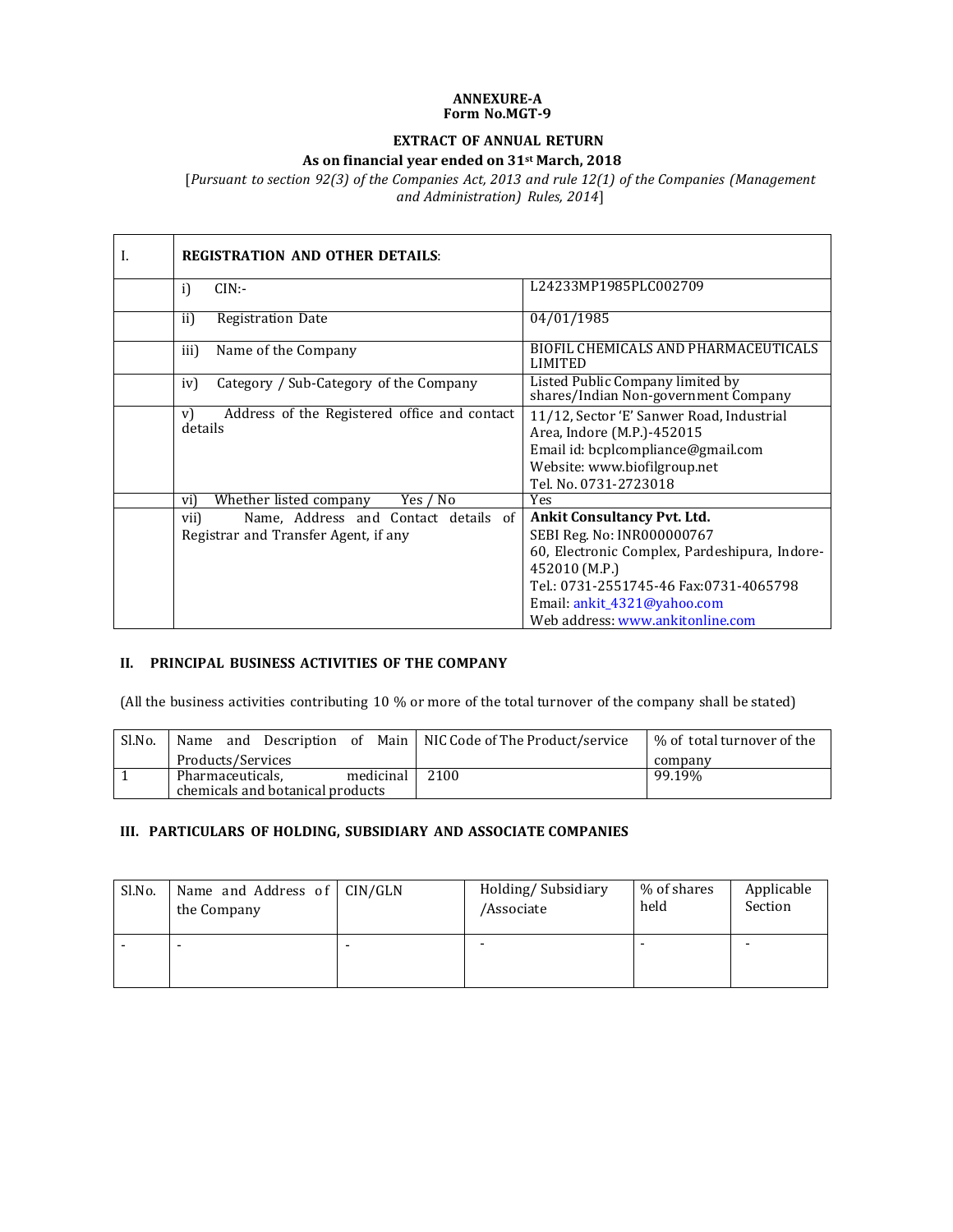# **IV. SHARE HOLDING PATTERN (Equity Share Capital Breakup as percentage of Total Equity)**

# *i) Category-wise Share Holding*

| Category of<br>Shareholders                                                                                                                                 | (As on 01 <sup>st</sup> April 2017) |                          | No. of Shares held at the beginning of the year |                           | No. of Shares held at the end of the year (As on<br>31st March, 2018) |                          |                          |                           | $\%$<br>Change           |
|-------------------------------------------------------------------------------------------------------------------------------------------------------------|-------------------------------------|--------------------------|-------------------------------------------------|---------------------------|-----------------------------------------------------------------------|--------------------------|--------------------------|---------------------------|--------------------------|
|                                                                                                                                                             | Demat                               | Physical                 | Total                                           | $%$ of<br>Total<br>Shares | Demat                                                                 | Physical                 | Total                    | $%$ of<br>Total<br>Shares | during<br>the year       |
| A. Promoter s                                                                                                                                               | $\overline{\phantom{a}}$            | $\overline{\phantom{a}}$ | $\overline{\phantom{a}}$                        |                           | Ĭ.                                                                    | $\overline{\phantom{a}}$ | $\overline{\phantom{a}}$ |                           | $\overline{\phantom{a}}$ |
| $(1)$ Indian<br>a) Individual/<br><b>HUF</b><br>b) Central Govt<br>c) State                                                                                 | 3304560                             | $\boldsymbol{0}$         | 3304560                                         | 20.31%                    | 3304560                                                               | $\boldsymbol{0}$         | 3304560                  | 20.31%                    | $0.00\%$                 |
| Govt(s)<br>d) Bodies Corp.<br>e) Banks / FI<br>fl) Any Other                                                                                                | 2051700                             | 2262500                  | 4314200                                         | 26.51%                    | 2051700                                                               | 2262500                  | 4314200                  | 26.51%                    | $0.00\%$                 |
| Sub-total (A)<br>$(1)$ :                                                                                                                                    | 5356260                             | 2262500                  | 7618760                                         | 46.82%                    | 5356260                                                               | 2262500                  | 7618760                  | 46.82%                    | $0.00\%$                 |
| (2) Foreign<br>a) NRIs -<br>Individuals<br>b) Other-<br>Individuals<br>c) Bodies Corp.<br>d) Banks / FI<br>e) Any Other                                     |                                     |                          |                                                 |                           |                                                                       |                          |                          |                           |                          |
| Sub-total (A)                                                                                                                                               | $\bf{0}$                            | $\bf{0}$                 | $\bf{0}$                                        | $\bf{0}$                  | $\bf{0}$                                                              | $\bf{0}$                 | $\bf{0}$                 | $\bf{0}$                  | $\bf{0}$                 |
| $(2)$ :-<br><b>Total</b><br>shareholding<br>of<br>Promoter<br>(A)<br>$(A)(1)+(A)(2)$                                                                        | 5356260                             | 2262500                  | 7618760                                         | 46.82%                    | 5356260                                                               | 2262500                  | 7618760                  | 46.82%                    | $0.00\%$                 |
| <b>B.Public</b><br>Shareholding                                                                                                                             |                                     | $\blacksquare$           | $\blacksquare$                                  | $\blacksquare$            | ÷                                                                     | $\blacksquare$           | ÷                        | $\blacksquare$            | ÷                        |
| 1. Institutions<br>a) Mutual<br>Funds<br>b) Banks / FI<br>c) Central Govt                                                                                   | $\bf{0}$<br>20000                   | 74000<br>13300           | 74000<br>33300                                  | 0.46%<br>0.20%            | $\boldsymbol{0}$<br>20000                                             | 74000<br>13300           | 74000<br>33300           | 0.46%<br>0.20%            | $0.00\%$<br>$0.00\%$     |
| d) State Govt(s)<br>e) Venture<br>Capital Funds<br>f) Insurance<br>Companies<br>g) FIIs<br>h) Foreign<br>Venture Capital<br>Funds<br>i) Others<br>(specify) |                                     |                          |                                                 |                           |                                                                       |                          |                          |                           |                          |
| Sub-total<br>$(B)(1)$ :-                                                                                                                                    | 20000                               | 87300                    | 107300                                          | 0.66%                     | 20000                                                                 | 87300                    | 107300                   | 0.66%                     | $0.00\%$                 |
| 2.<br>Non-<br>Institutions<br>a) Bodies Corp.                                                                                                               | 3545477                             | 356700                   | 3902177                                         | 23.98%                    | 3490340                                                               | 356400                   | 3846740                  | 23.64                     | (0.34)                   |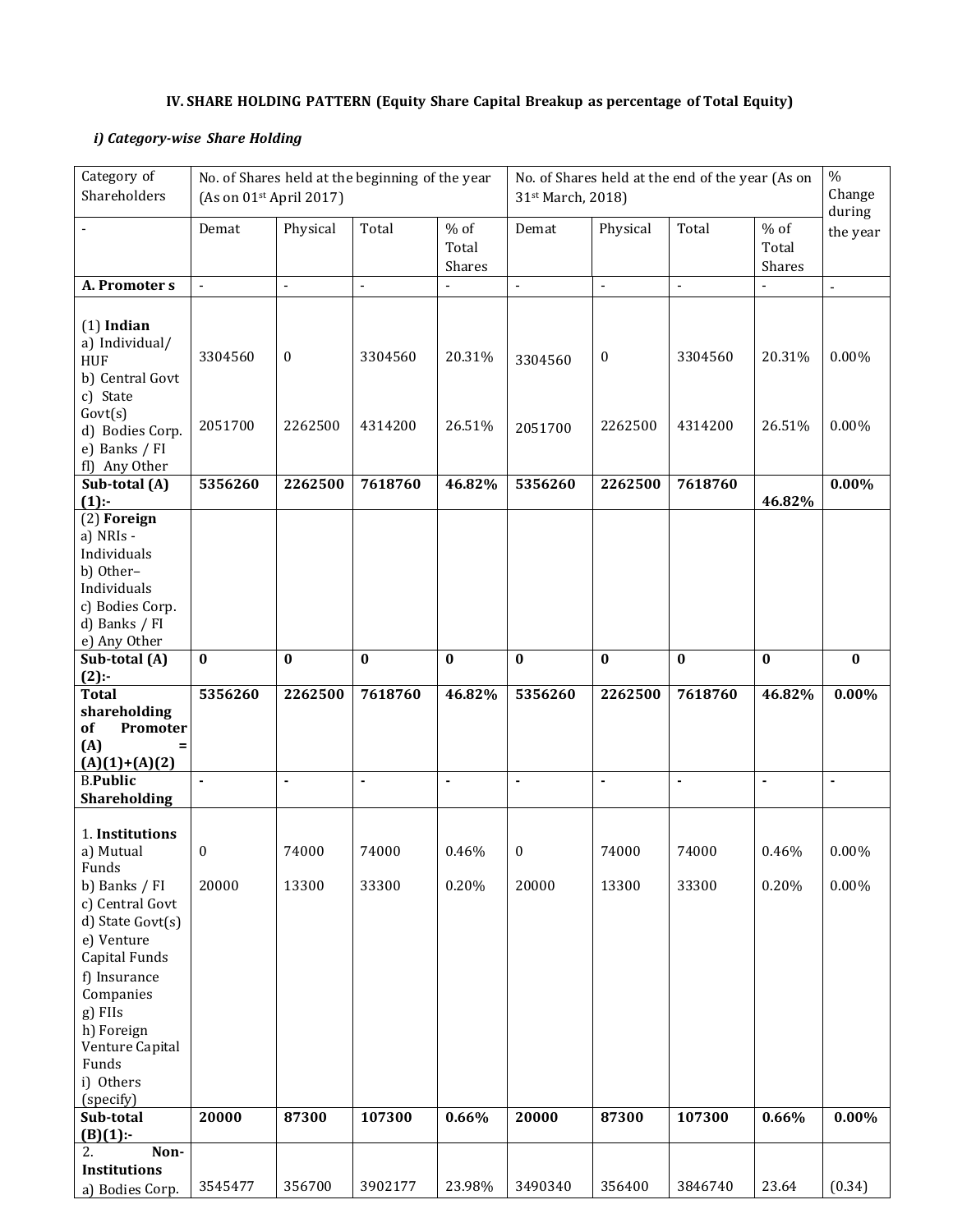| i) Indian<br>ii) Overseas                     |              |              |              |          |              |              |              |              |            |
|-----------------------------------------------|--------------|--------------|--------------|----------|--------------|--------------|--------------|--------------|------------|
| b) Individuals                                |              |              |              |          |              |              |              |              |            |
| Individual<br>i)<br>shareholders              | 2085827      | 731810       | 2817637      | 17.31%   | 2319609      | 716110       | 3035719      | 18.65%       | 1.34%      |
| holding<br>nominal share                      |              |              |              |          |              |              |              |              |            |
| capital upto Rs.<br>1 lakh                    |              |              |              |          |              |              |              |              |            |
| Individual<br>ii)<br>shareholders             | 1521353      | 66800        | 1588153      | 9.76%    | 1323074      | 66800        | 1389874      | 8.54%        | $(1.22\%)$ |
| holding<br>nominal share<br>capital in excess |              |              |              |          |              |              |              |              |            |
| of Rs 1 lakh<br>c) Others (NRI                | 78031        | 157000       | 235031       | 1.44%    | 115415       | 156000       | 271415       | 1.67%        | 0.23       |
| & OCB<br>Clearing<br>&                        | 4742         | $\theta$     | 4742         | 0.03%    | 3992         | $\theta$     | 3992         | 0.02%        | $(0.01\%)$ |
| Member)                                       |              |              |              |          |              |              |              |              |            |
| Sub-total<br>$(B)(2)$ :-                      | 7235430      | 1312310      | 8547740      | 52.52%   | 7252430      | 1295310      | 8547740      | 52.52%       | $0.00\%$   |
| Public<br>Total                               | 7255430      | 1399610      | 8655040      | 53.18%   | 7272430      | 1382610      | 8655040      | 53.18%       | $0.00\%$   |
| Shareholding                                  |              |              |              |          |              |              |              |              |            |
| $(B)=(B)(1)+$<br>(B)(2)                       |              |              |              |          |              |              |              |              |            |
| C. Shares held                                | $\mathbf{0}$ | $\mathbf{0}$ | $\mathbf{0}$ | $\bf{0}$ | $\mathbf{0}$ | $\mathbf{0}$ | $\mathbf{0}$ | $\mathbf{0}$ | $\bf{0}$   |
| Custodian<br>by                               |              |              |              |          |              |              |              |              |            |
| GDRs<br>&<br>for<br>ADRs                      |              |              |              |          |              |              |              |              |            |
| <b>Grand Total</b><br>$(A+B+C)$               | 12611690     | 3662110      | 16273800     | 100%     | 12628690     | 3645110      | 16273800     | 100%         | $\bf{0}$   |

# (ii)*Shareholding of Promoters*

| S. No.           | Shareholder's<br>Name   | Shareholding at the beginning of the<br>Share holding at the end of the year<br>year |                                           |                                                          |                  |                                           |                                                          |                                                       |
|------------------|-------------------------|--------------------------------------------------------------------------------------|-------------------------------------------|----------------------------------------------------------|------------------|-------------------------------------------|----------------------------------------------------------|-------------------------------------------------------|
|                  |                         | No. of<br><b>Shares</b>                                                              | % of total<br>Shares of<br>the<br>company | %of Shares<br>Pledged /<br>encumbered to<br>total shares | No. of<br>Shares | % of total<br>Shares of<br>the<br>company | %of Shares<br>Pledged /<br>encumbered to<br>total shares | % change<br>in share<br>holding<br>during the<br>year |
| $\mathbf{1}$     | Smitesh Sanalal<br>Shah | 1082740                                                                              | 6.65                                      |                                                          | 1082740          | 6.65                                      | h                                                        |                                                       |
| $\mathbf{2}$     | Ramesh Shah*            | 653320                                                                               | 4.01                                      | 0                                                        | 793940           | 4.88                                      | Ю                                                        | 0.87%                                                 |
| 3                | Romil Shah              | 382550                                                                               | 2.35                                      |                                                          | 382550           | 2.35                                      | h                                                        | n                                                     |
| $\boldsymbol{4}$ | Ketan Shah              | 340800                                                                               | 2.09                                      | l0                                                       | 340800           | 2.09                                      | h                                                        | h                                                     |
| 5                | Sulochana Shah*         | 140620                                                                               | 0.87                                      |                                                          | l0               | IO                                        |                                                          | $(0.87)\%$                                            |
| 6                | Meena Shah              | 140600                                                                               | 0.86                                      |                                                          | 140600           | 0.86                                      | 10                                                       |                                                       |
| 7                | Sandeep Shah            | 106600                                                                               | 0.66                                      |                                                          | 106600           | 0.66                                      | n                                                        |                                                       |
| 8                | Trupti Shah             | 101750                                                                               | 0.63                                      |                                                          | 101750           | 0.63                                      | b                                                        |                                                       |
| 9                | Meet Shah               | 87200                                                                                | 0.54                                      |                                                          | 87200            | 0.54                                      |                                                          |                                                       |
| 10               | Ritu Shah               | 87100                                                                                | 0.54                                      |                                                          | 87100            | 0.54                                      | Ю                                                        |                                                       |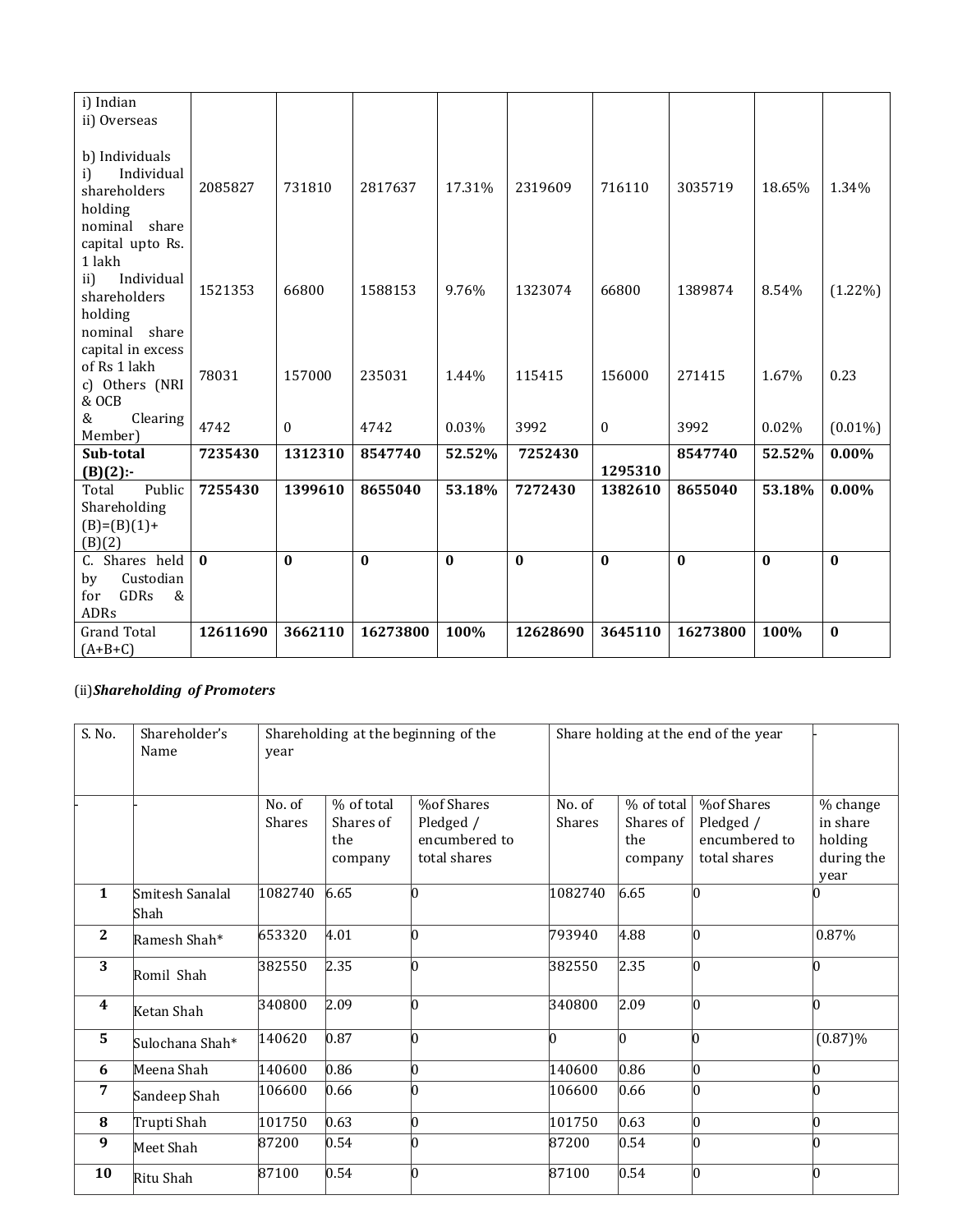| 11 | Rohan Shah                                           | 65500          | 0.40  |             | 65500          | 0.40  |    |      |
|----|------------------------------------------------------|----------------|-------|-------------|----------------|-------|----|------|
| 12 | Kiran Shah                                           | 63100          | 0.39  |             | 63100          | 0.39  |    |      |
| 13 | Pragnesh Shah                                        | 52680          | 0.32  |             | 52680          | 0.32  | 10 |      |
| 14 | Scope Finance<br>Company Private<br>Limited          | 2262500        | 13.90 |             | 2262500        | 13.90 | 10 |      |
| 15 | Mid (India)<br>Pharmaceuticals<br>Pyt Limited        | 1175250        | 7.22  |             | 1175250        | 7.22  |    |      |
| 16 | Cyano Finance and 876450<br>Sales Private<br>Limited |                | 5.39  |             | 876450         | 5.39  |    |      |
|    | <b>Total</b>                                         | 7618760 46.82% |       | $ 0\rangle$ | 7618760 46.82% |       | Ю  | 0.00 |

*\*During the year as on 4th May 2017 inter-se transfer of 140620 equity Shares was made from Smt. Sulochna Shah to Mr. Ramesh Shah on account of transmission of shares.* 

### (iii) *Change in Promoters' Shareholding (please specify, if there is no change)*

| SI.<br>No. |                                                                                                                                                                                                          | the year      | Shareholding at the beginning of                         | Cumulative Shareholding<br>during the<br>year |                                     |  |
|------------|----------------------------------------------------------------------------------------------------------------------------------------------------------------------------------------------------------|---------------|----------------------------------------------------------|-----------------------------------------------|-------------------------------------|--|
|            |                                                                                                                                                                                                          | No. of shares | of<br>$\frac{0}{0}$<br>total<br>shares of the<br>company | No. of shares                                 | % of total shares of the<br>company |  |
|            | At the beginning of the year                                                                                                                                                                             | 7618760       | 46.82%                                                   | 7618760                                       | 46.82%                              |  |
|            | Date wise Increase / Decrease in $ 0.00\rangle$<br>Promoters Share holding during the<br>year specifying the reasons for<br>increase/ decrease (e.g. allotment /<br>transfer / bonus/ sweat equity etc): |               | 0.00                                                     | 7618760                                       | 46.82%                              |  |
|            | At the End of the year                                                                                                                                                                                   | 7618760       | 46.82%                                                   | 7618760                                       | 46.82%                              |  |

*\*During the year as on 4th May 2017 inter-se transfer of 140620 equity Shares was made from Smt. Sulochna Shah to Mr. Ramesh Shah on account of transmission of shares.* 

#### **(iv) Shareholding Pattern of top ten Shareholders (other than Directors, Promoters and Holders of GDRs and ADRs):**

| Sr.No | <b>Top Ten</b><br><b>Shareholders</b><br><b>Name</b> |                                                               | <b>Shareholding</b>                       | Date wise<br>increase<br>/decrease in | Increase/Dec<br>rease in<br><b>Shareholding</b> | <b>Reason</b> | Cumulative<br><b>Shareholding during</b><br>the year |                                          |
|-------|------------------------------------------------------|---------------------------------------------------------------|-------------------------------------------|---------------------------------------|-------------------------------------------------|---------------|------------------------------------------------------|------------------------------------------|
|       |                                                      | No. of<br><b>Shares at</b><br>the<br>beginning<br>of the year | % of total<br>shares of<br>the<br>company | top ten<br>shareholders               |                                                 |               | No. of<br><b>Shares</b>                              | % of total<br>share of<br>the<br>company |
| 01    | <b>Starline Equifin</b><br><b>Private Limited</b>    | 1850800                                                       | 11.37%                                    | 01.04.2017                            |                                                 | No Change     | 1850800                                              | 11.37%                                   |
|       | At the end of the<br>vear (31.03.2018)               | 1850800                                                       | 11.37%                                    | $\overline{\phantom{a}}$              | $\overline{\phantom{a}}$                        |               | 1850800                                              | 11.37%                                   |
|       |                                                      |                                                               |                                           |                                       |                                                 |               |                                                      |                                          |
| 02    | Libra<br>Healthcare<br><b>Private Limited</b>        | 850000                                                        | 5.22%                                     | 01.04.2017                            |                                                 | No Change     | 850000                                               | 5.22%                                    |
|       | At the end of the<br>vear (31.03.2018)               | 850000                                                        | 5.22%                                     | $\blacksquare$                        | ۰                                               |               | 850000                                               | 5.22%                                    |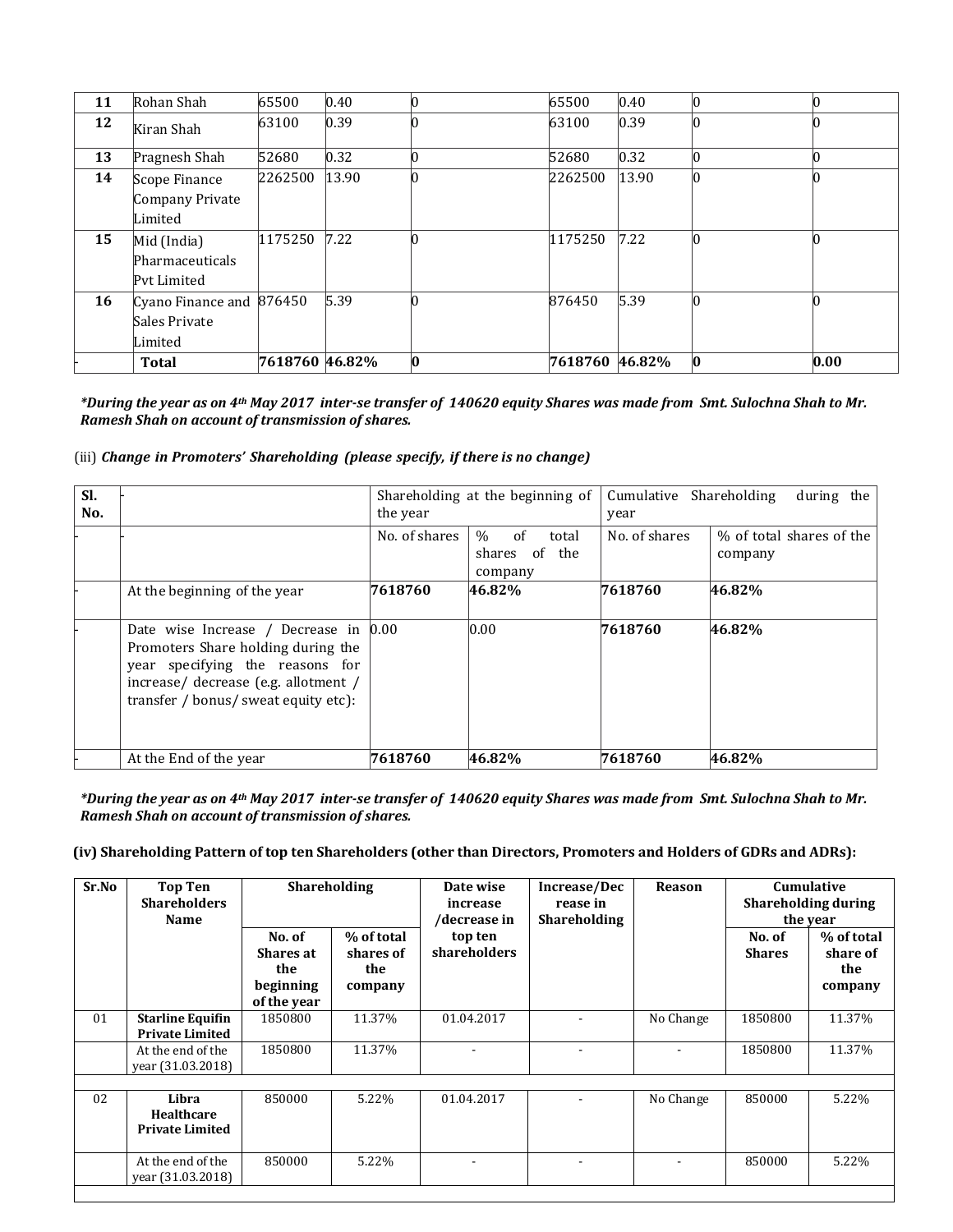| 03             | <b>KSL</b> and<br><b>Industries</b><br>Limited | 306665         | 1.88%                             | 01.04.2017               | $\blacksquare$           | <b>No Change</b>                                         | 306665         | 1.88%          |
|----------------|------------------------------------------------|----------------|-----------------------------------|--------------------------|--------------------------|----------------------------------------------------------|----------------|----------------|
|                | At the end of the<br>year (31.03.2018)         | 306665         | 1.88%                             | $\sim$                   | $\blacksquare$           | $\blacksquare$                                           | 306665         | 1.88%          |
| 04             | <b>Tejal Keyur</b><br>Shah                     | 257721         | 1.58%                             | 01.04.2017               | $\overline{\phantom{a}}$ | $\blacksquare$                                           | 257721         | 1.58%          |
|                |                                                |                |                                   | 23.02.2018               | $-257500$                | Sale<br>(Removed<br>from Top 10<br>w.e.f.<br>23.02.2018) | 221            | $0.00\%$       |
|                | $\sim$                                         | $\blacksquare$ | $\blacksquare$                    | 31.03.2018               | 257500                   | Purchase<br>(Joined Top)<br>10 w.e.f.<br>31.03.2018)     | 257721         | 1.58%          |
|                | At the end of the<br>year (31.03.2018)         | 257721         | 1.58%                             |                          | $\sim$                   |                                                          | 257721         | 1.58%          |
| 05             | <b>Cactus Software</b><br>Pvt. Ltd.            | 202100         | 1.24%                             | 01.04.2017               | $\blacksquare$           | <b>No Change</b>                                         | 202100         | 1.24%          |
| $\blacksquare$ | At the end of the<br>year (31.03.2018)         | 202100         | 1.24%                             | $\blacksquare$           | $\blacksquare$           | $\blacksquare$                                           | 202100         | 1.24%          |
|                | <b>Kishor</b>                                  |                |                                   |                          |                          |                                                          |                |                |
| 06             | Himmatsinh<br><b>Jhala</b>                     | 210611         | 1.29%                             | 01.04.2017               | $\blacksquare$           | $\blacksquare$                                           | $\blacksquare$ | $\blacksquare$ |
|                | ä,                                             | $\blacksquare$ | $\sim$                            | 16.06.2017               | $-10611$                 | Sale                                                     | 200000         | 1.23%          |
|                | At the end of the<br>year (31.03.2018)         | 200000         | 1.23%                             |                          | $\overline{\phantom{a}}$ | $\blacksquare$                                           | 200000         | 1.23%          |
| 07             | <b>Gom Industries</b><br>Ltd                   | 180800         | 1.11%                             | 01.04.2017               | $\blacksquare$           | <b>No Change</b>                                         | 180800         | 1.11%          |
|                | At the end of the<br>year (31.03.2018)         | 180800         | 1.11%                             | $\blacksquare$           | $\blacksquare$           | $\blacksquare$                                           | 180800         | 1.11%          |
| 08.            | Rashmi<br>Chandrakant<br>Shah                  | 102100         | 0.63%                             | 01.04.2017               | $\blacksquare$           |                                                          | $\overline{a}$ |                |
|                |                                                | $\blacksquare$ | $\overline{\phantom{a}}$          | 23.06.2017               | $-3000$                  | Sale                                                     | 99100          | 0.61%          |
|                |                                                |                | $\overline{\phantom{a}}$          | 30.06.2017<br>11.08.2017 | $-1000$<br>1000          | Sale                                                     | 98100<br>99100 | 0.60%<br>0.61% |
|                | At the end of the<br>year (31.03.2018)         | 99100          | $\overline{\phantom{a}}$<br>0.61% |                          |                          | Purchase                                                 | 99100          | 0.61%          |
| 09.            | Manthan C. Shah                                |                |                                   | 01.04.2017               |                          |                                                          |                |                |
|                |                                                | 41200          | 0.25%                             | 28.07.2017               | $\mathbf{r}$             | Purchase<br>Joined Top<br>ten w.e.f.<br>28.07.2017       | 85056          | 0.52%          |
|                | At the end of the<br>year (31.03.2018)         | 85056          | 0.52%                             | $\blacksquare$           | $\overline{\phantom{a}}$ |                                                          | 85056          | 0.52%          |
| 10.            | <b>Taraben C Shah</b>                          | 80530          | 0.49%                             | 01.04.2017               | $\blacksquare$           | $\blacksquare$                                           | $\blacksquare$ | $\blacksquare$ |
|                |                                                |                |                                   | 07.07.2017               | 500                      | Sale                                                     | 80030          | 049%           |
|                | At the end of the<br>year (31.03.2018)         | 80030          | 0.49%                             |                          |                          |                                                          | 80030          | 0.49%          |
|                |                                                |                |                                   |                          |                          |                                                          |                |                |

**Note**:- The above information is based on the weekly beneficiary position received from Depositories. As it is not feasible to provide daily changes in shareholding, consolidated changes during the financial year 2017-18 has been provided.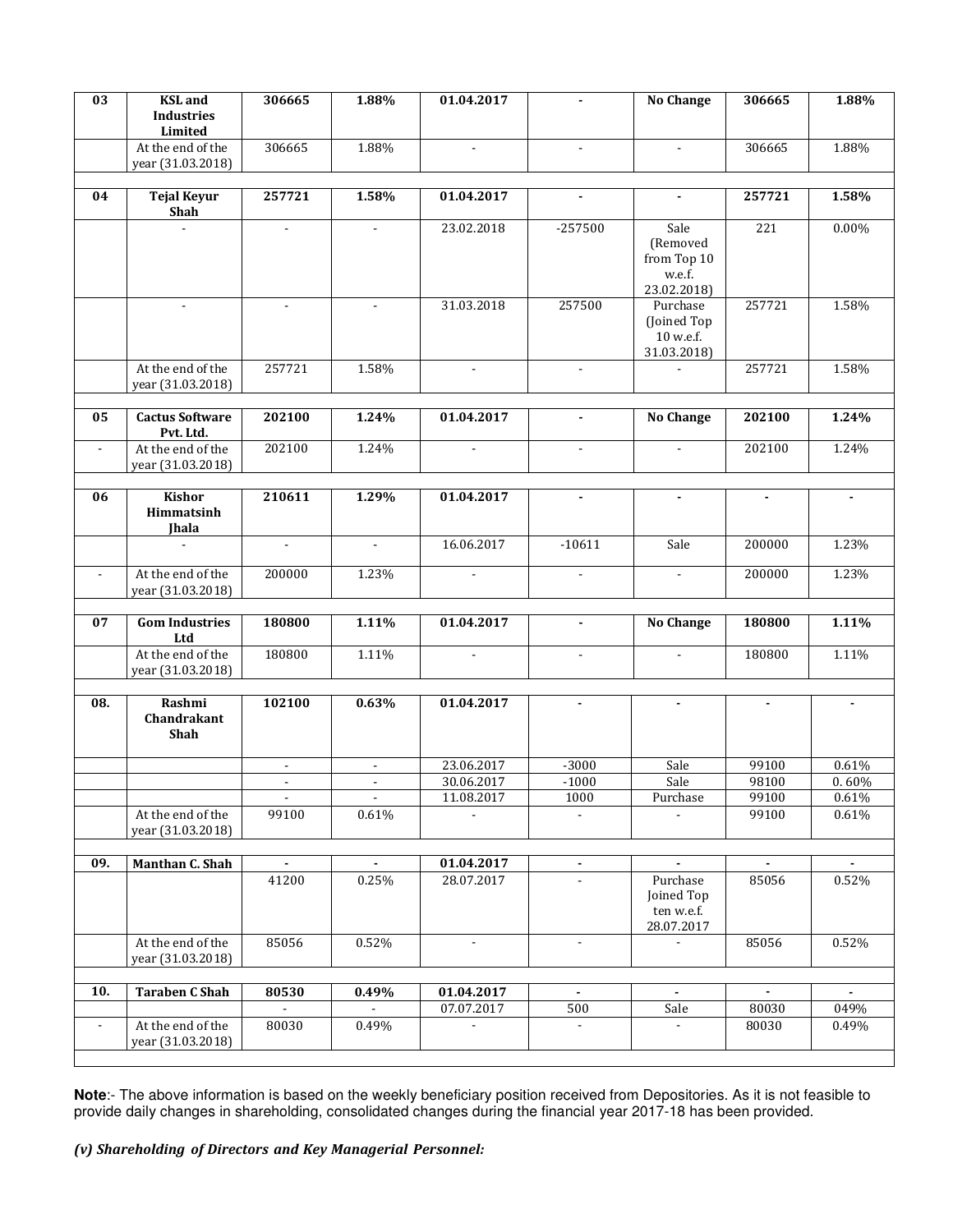| Sl.<br>No.   |                                                                                                                                                                                     | Shareholding at the beginning of<br>the year      |                                        | Cumulative Shareholding during the year |                                     |  |
|--------------|-------------------------------------------------------------------------------------------------------------------------------------------------------------------------------------|---------------------------------------------------|----------------------------------------|-----------------------------------------|-------------------------------------|--|
| $ 01\rangle$ | <b>Ramesh Shah (Managing Director)</b>                                                                                                                                              | No. of<br>shares                                  | % of total<br>shares of the<br>company | No. of<br>shares                        | % of total shares of the<br>company |  |
|              | At the beginning of the year                                                                                                                                                        | 653320                                            | 4.01                                   | 653320                                  | 4.01                                |  |
|              | Date wise Increase / Decrease in<br>holding during the year<br>Share<br>specifying the reasons for increase<br>/ decrease (e.g. allotment / transfer /<br>bonus/ sweat equity etc): | 140620<br>(04.05.2017)<br>way of<br>Transmission) | $0.87\%$                               | 793940                                  | 4.88%                               |  |
|              | At the End of the year                                                                                                                                                              | 793940                                            | 4.88                                   | 793940                                  | 4.88                                |  |

*\*During the year inter-se transfer of 140620 equity Shares was made from Smt. Sulochna Shah to Mr. Ramesh Shah on account of transmission of shares.* 

| Sl.<br>No. |                                                                                                                                                                                  | Shareholding at the beginning of<br>the year |                                     |                  | Cumulative Shareholding during the year |
|------------|----------------------------------------------------------------------------------------------------------------------------------------------------------------------------------|----------------------------------------------|-------------------------------------|------------------|-----------------------------------------|
| 02         | <b>Romil Shah (Non Executive Director)</b>                                                                                                                                       | No. of<br>shares                             | % of total shares<br>of the company | No. of<br>shares | % of total shares of the<br>company     |
|            | At the beginning of the year                                                                                                                                                     | 382550                                       | 2.35                                | 382550           | 2.35                                    |
|            | Date wise Increase / Decrease in<br>Share holding during the year<br>specifying the reasons for increase<br>/ decrease (e.g. allotment / transfer /<br>bonus/ sweat equity etc): | $\bm{0}$                                     | O                                   | 382550           | 2.35                                    |
|            | At the End of the year                                                                                                                                                           | 382550                                       | 2.35                                | 382550           | 2.35                                    |
| Sl.<br>No. |                                                                                                                                                                                  | Shareholding at the beginning of<br>the year |                                     |                  | Cumulative Shareholding during the year |
| 03         | Shaila Jain (Independent Director)                                                                                                                                               | No. of<br>shares                             | % of total shares<br>of the company | No. of<br>shares | % of total shares of the<br>company     |
|            | At the beginning of the year                                                                                                                                                     | 0                                            | 0                                   | n                | 0                                       |
|            | Date wise Increase / Decrease in<br>Share holding during the year<br>specifying the reasons for increase<br>/ decrease (e.g. allotment / transfer /<br>bonus/ sweat equity etc): | $\vert 0 \vert$                              | IO                                  | n                | n                                       |
|            | At the End of the year                                                                                                                                                           | 0                                            | 10                                  | <sup>0</sup>     | l0                                      |
| Sl.<br>No. |                                                                                                                                                                                  | Shareholding at the beginning of<br>the year |                                     |                  | Cumulative Shareholding during the year |
| 04         | Subhash Chandra Swarnkar<br>(Independent Director)                                                                                                                               | No. of<br>shares                             | % of total shares<br>of the company | No. of<br>shares | % of total shares of the<br>company     |
|            | At the beginning of the year                                                                                                                                                     | 0                                            | 10                                  | $\overline{0}$   | 10                                      |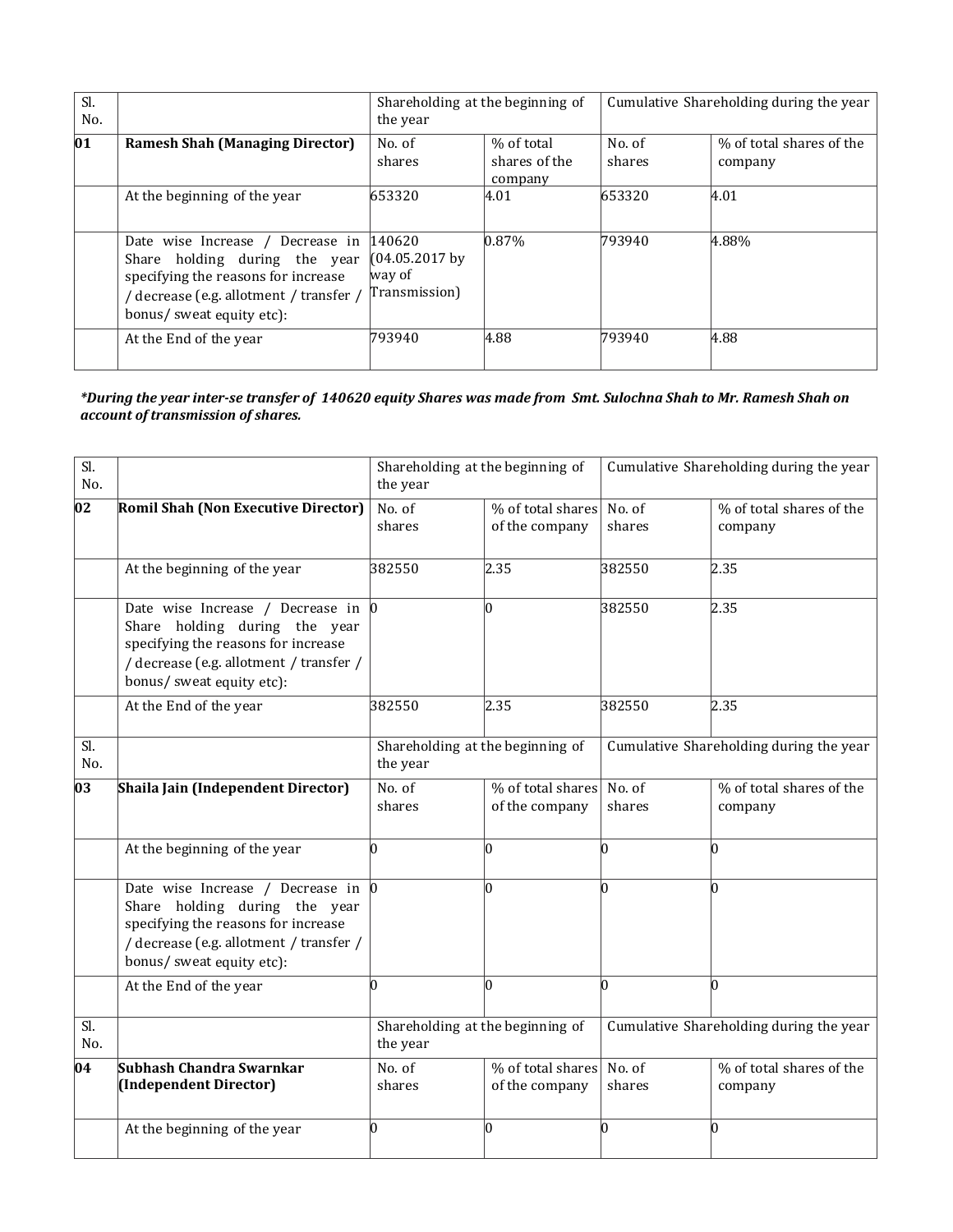|            | Date wise Increase / Decrease in $\vert 0 \rangle$<br>Share holding during the year<br>specifying the reasons for increase<br>/ decrease (e.g. allotment / transfer /<br>bonus/ sweat equity etc): |                                              | IN                                  | n                                       | 10                                      |
|------------|----------------------------------------------------------------------------------------------------------------------------------------------------------------------------------------------------|----------------------------------------------|-------------------------------------|-----------------------------------------|-----------------------------------------|
|            | At the End of the year                                                                                                                                                                             |                                              | n                                   | n                                       | M                                       |
| Sl.<br>No. |                                                                                                                                                                                                    | Shareholding at the beginning of<br>the year |                                     |                                         | Cumulative Shareholding during the year |
| 05         | Jitendra Kumar Sahu (Chief Financial<br>officer)                                                                                                                                                   | No. of<br>shares                             | % of total shares<br>of the company | No. of<br>shares                        | % of total shares of the<br>company     |
|            | At the beginning of the year                                                                                                                                                                       | n                                            |                                     | n                                       | n                                       |
|            | Date wise Increase / Decrease in<br>Share holding during the year<br>specifying the reasons for increase<br>/ decrease (e.g. allotment / transfer /<br>bonus/ sweat equity etc):                   |                                              |                                     | n                                       | n                                       |
|            | At the End of the year                                                                                                                                                                             |                                              |                                     | O.                                      | IN                                      |
| Sl.<br>No. |                                                                                                                                                                                                    | Shareholding at the beginning of<br>the year |                                     | Cumulative Shareholding during the year |                                         |
| 06         | Ms. Shikha Khilwani (Company<br>Secretary)                                                                                                                                                         | No. of shares                                | % of total shares<br>of the company | No. of<br>shares                        | % of total shares of the<br>company     |
|            | At the beginning of the year                                                                                                                                                                       | n                                            |                                     | n                                       | IO                                      |
|            | Date wise Increase / Decrease in $\vert 0 \vert$<br>Share holding during the year<br>specifying the reasons for increase<br>/ decrease (e.g. allotment / transfer /<br>bonus/ sweat equity etc):   |                                              |                                     | n                                       | n                                       |
|            | At the End of the year                                                                                                                                                                             | 0                                            | l0                                  | O                                       | Ю                                       |

# **V. INDEBTEDNESS**

#### **Indebtedness of the Company including interest outstanding/accrued but not due for payment**

|                                      | (Amount in Rs.)    |           |              |              |
|--------------------------------------|--------------------|-----------|--------------|--------------|
|                                      | Secured Loans      | Unsecured | Deposits     | Total        |
|                                      | excluding deposits | Loans     |              | Indebtedness |
|                                      |                    |           |              |              |
| Indebtedness at the beginning of the |                    |           |              |              |
| financial year                       |                    |           |              |              |
| i) Principal Amount                  | 0                  | 12930916  | 0            | 12930916     |
| ii) Interest due but not paid        | $\boldsymbol{0}$   | 1500000   | $\theta$     | 1500000      |
| iii) Interest accrued but not due    |                    |           |              |              |
|                                      | $\boldsymbol{0}$   | (150000)  | $\mathbf{0}$ | (150000)     |
| Total (i+ii+iii)                     | $\bf{0}$           | 14280916  | 0            | 14280916     |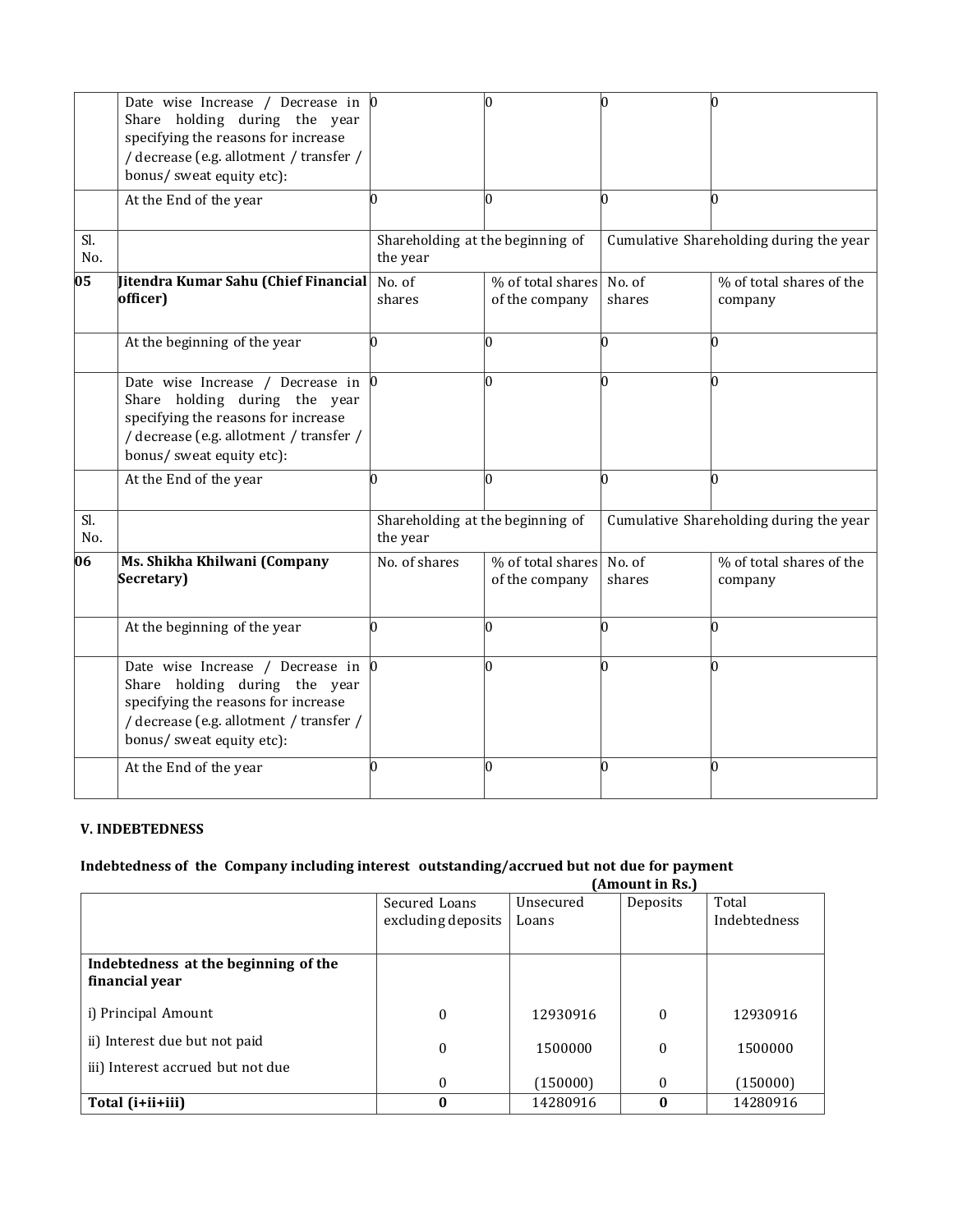| Change in Indebtedness during the<br>financial year |              |                     |              |                     |
|-----------------------------------------------------|--------------|---------------------|--------------|---------------------|
| Addition<br>$\bullet$                               | $\mathbf{0}$ | 1304600             | $\theta$     | 1304600             |
| Reduction<br>$\bullet$                              | $\mathbf{0}$ |                     | 0            | $\theta$            |
| <b>Net Change</b>                                   | $\bf{0}$     | 1304600             | $\bf{0}$     | 1304600             |
| Indebtedness at the end of the<br>financial year    |              |                     |              |                     |
| i) Principal Amount                                 | $\theta$     | 14235516<br>1500000 | $\theta$     | 14235516<br>1500000 |
| ii) Interest due but not paid                       | $\mathbf{0}$ |                     | $\mathbf{0}$ |                     |
| iii) Interest accrued but not due                   | 0            | (150000)            | $\theta$     | (150000)            |
| Total (i+ii+iii)                                    | $\bf{0}$     | 15585516            | $\bf{0}$     | 15585516            |

# **VI. REMUNERATION OF DIRECTORS AND KEY MANAGERIAL PERSONNEL**

# *A. REMUNERATION TO MANAGING DIRECTOR, WHOLE-TIME DIRECTORS AND/OR MANAGER:*

| Sl. | Particulars of Remuneration                                                              | Name of MD/WTD/Manager             | Total  |
|-----|------------------------------------------------------------------------------------------|------------------------------------|--------|
| no. |                                                                                          |                                    | Amount |
|     |                                                                                          | Ramesh Shah<br>(Managing Director) |        |
| 1.  | Gross salary                                                                             |                                    |        |
|     | (a) Salary as per provisions contained in section $17(1)$<br>of the Income-tax Act, 1961 | 0.0                                | 0.0    |
|     | (b) Value of perquisites $u/s 17(2)$ Income-tax Act, 1961                                | 0.0                                | 0.0    |
|     | (c) Profits in lieu of salary under section 17(3) Income                                 |                                    |        |
|     | tax Act, 1961                                                                            | 0.0                                | 0.0    |
| 2.  | <b>Stock Option</b>                                                                      | $0.0\,$                            | 0.0    |
| 3.  | Sweat Equity                                                                             | 0.0                                | 0.0    |
| 4.  | Commission<br>- as % of profit<br>- others, specify                                      | 0.0                                | 0.0    |
| 5.  | Others, please specify                                                                   | $0.0\,$                            | 0.0    |
|     | Total (A)                                                                                | 0.0                                | 0.0    |
|     | Ceiling as per the Act                                                                   | 0.0                                | 0.0    |

#### *B. REMUNERATION TO OTHER DIRECTORS:*

| Sl. no. | Particulars of Remuneration                                                                          | Name of Directors |                             | Total Amount |
|---------|------------------------------------------------------------------------------------------------------|-------------------|-----------------------------|--------------|
|         |                                                                                                      | Shaila Jain       | Subhash Chandra<br>Swarnkar | 0.0          |
|         | 1. Independent Directors                                                                             |                   |                             |              |
|         | . Fee for attending board committee meetings<br>$\cdot$ Commission<br>$\cdot$ Others, please specify | 0.0               | 0.0                         | 0.0          |